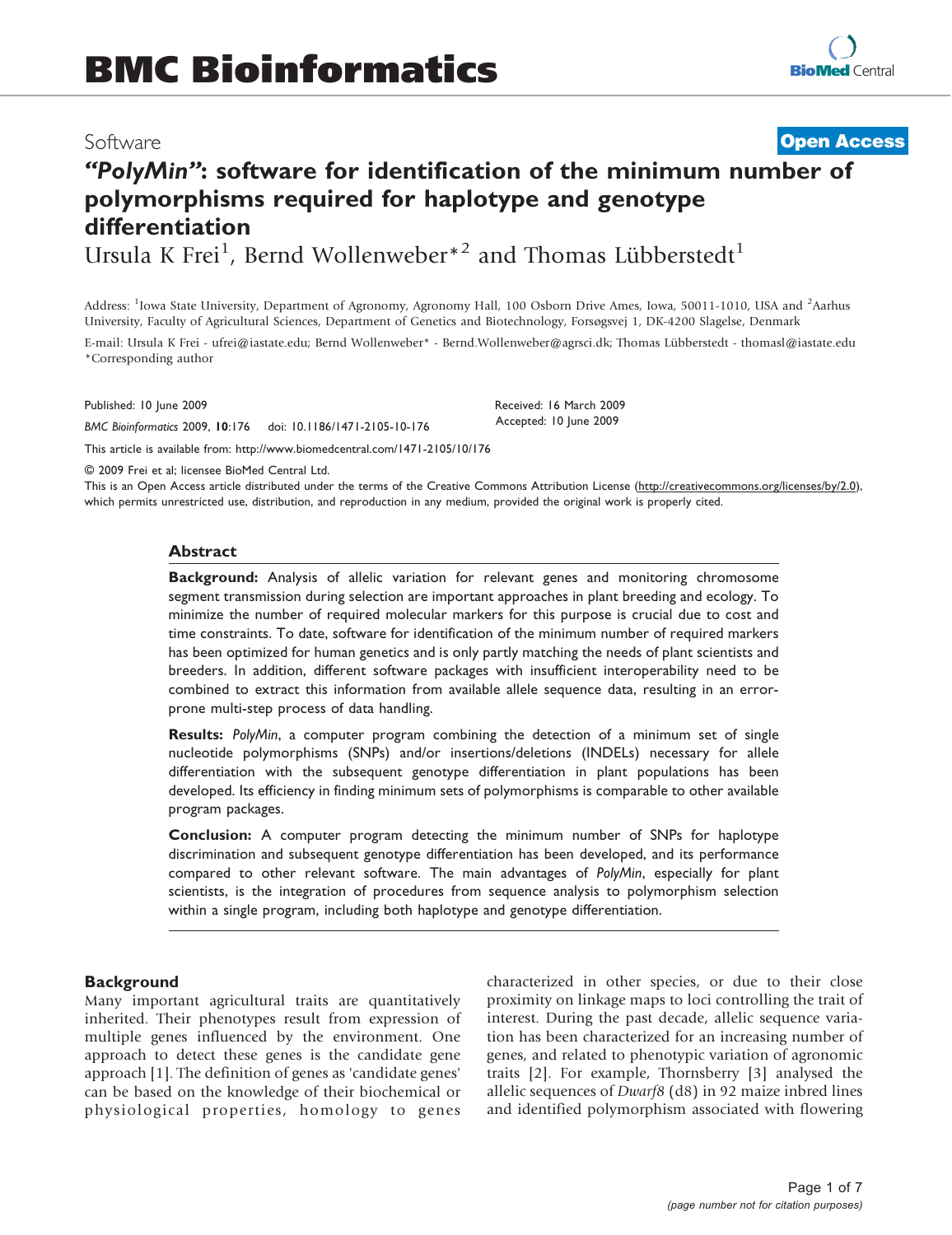time. Remington [[4](#page-5-0)] studied the allelic sequences of 6 genes considered as candidate genes for variation in plant height and/or flowering time in a set of 102 maize lines, representing a broad cross section of the maize breeding germplasm. The ability to trace respective alleles affecting flowering by marker-assisted backcrossing might be useful to adapt germplasm to other latitudes.

Allelic variation within candidate genes is due to insertions/deletions (INDELs) or single nucleotide polymorphisms (SNPs). Of these, SNPs are the most abundant form of genetic variation, and different techniques for their efficient detection have been developed. Due to their shared history of mutation and recombination the polymorphisms found in candidate gene alleles will not segregate independently but show a correlation, called linkage disequilibrium (LD) [[5](#page-5-0)]. The information content for allele differentiation of physically adjacent polymorphisms can, therefore, be redundant. Thus, the existing LD across a DNA sequence for a given germplasm of interest influences the density of marker coverage needed for allele differentiation. LD studies in maize revealed that the distance, over which LD decays, varies considerably depending on the population under examination. The narrower the germplasm base of lines examined, the higher the level of LD [[4](#page-5-0),[6-8\]](#page-5-0). Genome wide analyses of LD in humans lead to the definition of haplotype blocks, i.e., chromosome regions of strong LD, versus recombination hot spots [[9](#page-5-0)]. Haplotype blocks reflect the properties and history of that population, e.g., a small population size, a bottleneck leading to genetic drift, or population admixture. Similarities in LD patterns in different populations can be used to make assumptions about common ancestry. For example, similarities in LD can be due to the same ancient event, which occurred before separation of common ancestors of the populations [[10](#page-6-0)]. Within a haplotype block only a few common haplotypes of limited diversity occur, which can be characterized by a small number of SNPs, also called haplotype-tagging SNPs (htSNPs).

In contrast to human genetics, plant breeders have the opportunity to generate large populations and expose them to various selection pressures. Due to the limited size of candidate genes in the range of few kb, and a very low chance of intragenic recombination events, the initial haplotype alleles for the individual candidate genes can be considered as fixed over few cycles of selection. In this situation, it is sufficient to select a minimum set of SNPs for the differentiation of those alleles, present in founder genotypes or in early generations, and to trace respective haplotypes or haplotype combinations ("diplotypes") in the offspring [[11\]](#page-6-0).

Various algorithms have been developed to find the minimum number of htSNPs based on haplotype block structure [\[12](#page-6-0)-[17](#page-6-0)]. For the processing of allele sequence data and selection of minimum sets of SNPs, software packages are available for the different steps in this process, namely (1) allele sequence alignment [[18-20\]](#page-6-0), (2) identification of polymorphisms [\[21\]](#page-6-0), and (3) selection of informative polymorphisms for allele differentiation [\[16,17\]](#page-6-0). However, the interoperability of these different software packages is insufficient, resulting in a cumbersome and error-prone multi-step process in assembling and analysing the data.

Our objective, therefore, was to develop software, which combines all steps required for selection of a minimal set of polymorphisms for genotype differentiation in offspring populations within a single program (PolyMin), starting from sequence alignments. Several examples of candidate gene alleles have been employed to compare the performance of PolyMin with BEST [\[17](#page-6-0)], for the central step of finding optimized SNP combinations for haplotype differentiation. Other programs such as SNPtagger [\[16](#page-6-0)] can only be used for some applications, as they do not tolerate more than two different bases per SNP site. None of the existing programs provides the possibility of differentiation of genotypes in a heterogeneous population including heterozygous individuals, derived from a set of known haplotypes, an important aspect in plant breeding programs. This step is included in PolyMin.

## Implementation

PolyMin has been developed using the C++ programming language and compiled with the C++ Builder 2009 compiler (CodeGear, Embarcadero Technologies, Scotts-Valley, California, USA) for the Microsoft Windows environment and is available from the website of the project<http://www.agrsci.org/downloads/polymin>. It has been tested on the Windows XP and Vista operating systems. A version compiled with the Qt SDK crossplatform development environment [http://www.qtsoft](http://www.qtsoftware.com)[ware.com](http://www.qtsoftware.com) is under development, which will enable PolyMin to run under Windows, Linux and Mac desktop operating systems.

The input file is the multiple sequence alignment in CLUSTAL format [[19\]](#page-6-0) of the candidate gene sequences from a set of genotypes as generated by, e.g., [http://align.](http://align.genome.jp/) [genome.jp/.](http://align.genome.jp/)

In a first step, the program identifies the different alleles (haplotypes) present in a set of genotypes and their frequency, based on sequence polymorphisms (INDELs and SNPs). PolyMin considers all polymorphisms found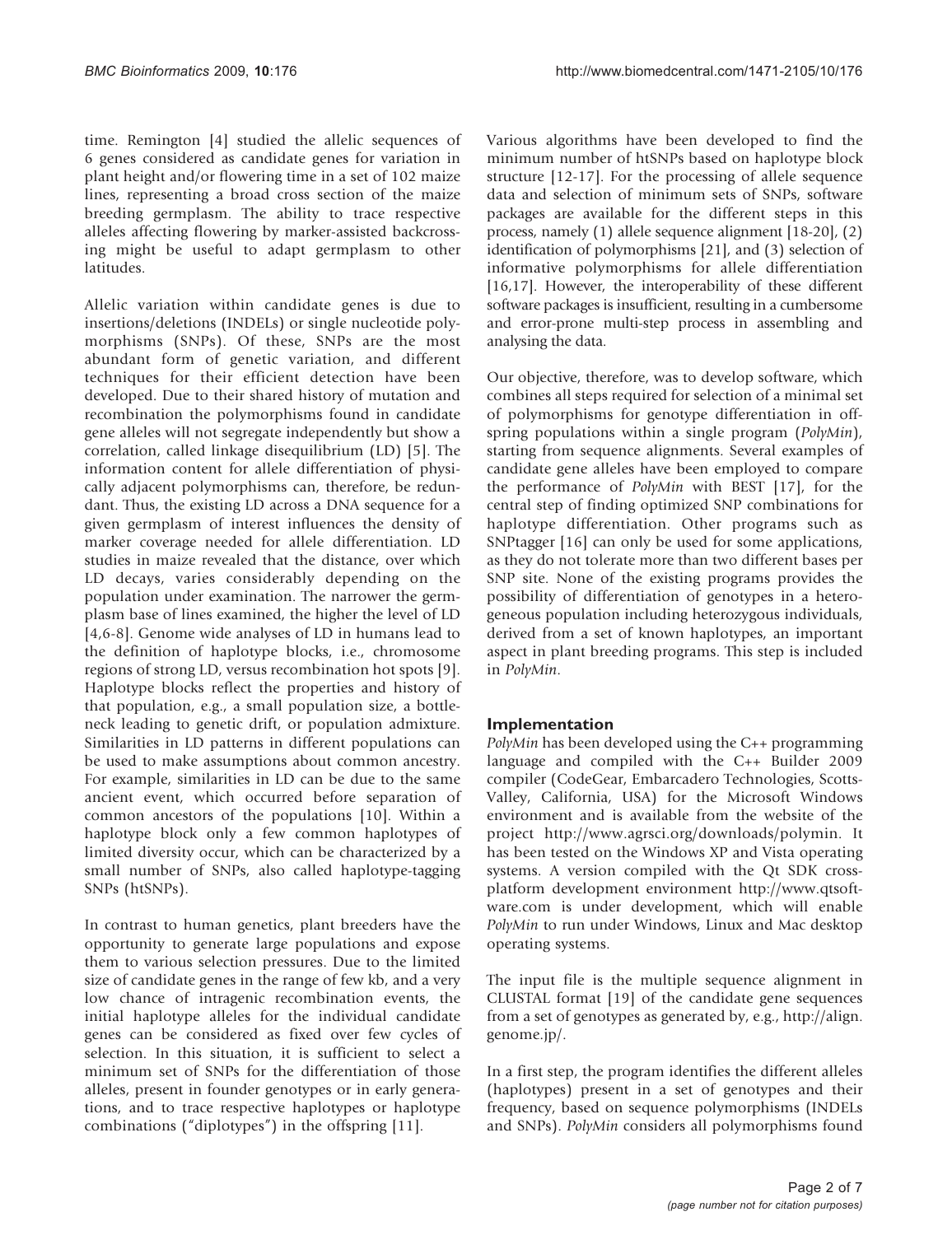after the first base in common over all sequences. Further calculations are based on a haplotype matrix, where each haplotype occurs only once.

The algorithm of PolyMin starts with the whole set of polymorphisms and reduces them, while searching for the minimum number of polymorphisms. Optionally, INDELs, or singletons can be excluded. PolyMin then searches for polymorphisms that assign haplotypes to the same subgroups. In the following analysis PolyMin chooses always the first polymorphism of a certain pattern, in order to represent all redundant polymorphisms of the same pattern. Subsequently, a minimum set of polymorphisms, necessary to differentiate all – or as many as possible – haplotypes is established.

PolyMin performs polymorphism reductions either in one (phase I) or two (phase I+II) steps as described below. Initially, the polymorphisms for haplotype differentiation are selected in a cyclic procedure, based on their polymorphic information content (PIC) [\[22](#page-6-0)]:

$$
PIC = 1 - \sum_{i=1,n}^{n} f_i^2,
$$

Here,  $f_i$  is the frequency of the i<sup>th</sup> allele (Fig. 1). For each cycle the PIC value over all haplotype groups is calculated for all polymorphisms. The polymorphism with the highest PIC score is then selected for the next round of haplotype differentiation, generating new haplotype subgroups. The process stops when all haplotypes are differentiated, or when no polymorphisms are left in the subgroups (all PIC values become 0). A reduced set of polymorphisms for haplotype differentiation is thus identified (phase I).

This reduced set of polymorphisms can eventually be further minimized in a second step (phase II). By excluding single polymorphisms identified in phase I, their contribution on the differentiation of haplotypes is analyzed: if the number of different haplotypes remains identical, the respective polymorphism does not contribute to differentiation in addition to the other selected markers. These polymorphisms are then labelled as noninformative (phase II).

Finally, PolyMin identifies the polymorphisms necessary for differentiation of genotypes in the offspring, based on the whole data set or on a user-based selection of parental genotypes or alleles. The subsequent differentiation of the genotypes can be conducted either with the reduced set of polymorphisms or with the whole set of non-redundant polymorphisms. The expected marker haplotypes for all possible genotypes in the offspring, as well as those genotypes that cannot be distinguished in



#### Figure 1

Flowchart of haplotype differentiation (PolyMin-

phaseI). Starting with the complete matrix of haplotypes × polymorphisms, the algorithm used in PolyMin divides the haplotypes in groups and subgroups, until no further subdivision is possible. As long as there are polymorphisms within a subgroup that have a PIC value different from 0, new subgroups can be formed. The process stops either if there are no more polymorphisms with PIC values different from 0 or if all haplotypes are divided into different subgroups. The results of the differentiation are recorded (see double framed boxes). Pm: polymorphism, PIC: polymorphism information content.

the data set, are displayed and can be used as basis for interpretation of SNP results in the offspring.

#### **Results**

To date there are no comparable programs which include all described steps from the detection of minimum number of SNPs to genotype differentiation in the offspring. Only single steps can be compared to other programs (see Fig. [2](#page-3-0)). Starting with a haplotype matrix, both BEST [\[17](#page-6-0)] and SNPtagger [[16\]](#page-6-0) select the minimum sets of SNPs for haplotype differentiation. Both software packages perform a strict reduction of polymorphisms. Of the 910 polymorphic base positions analyzed in the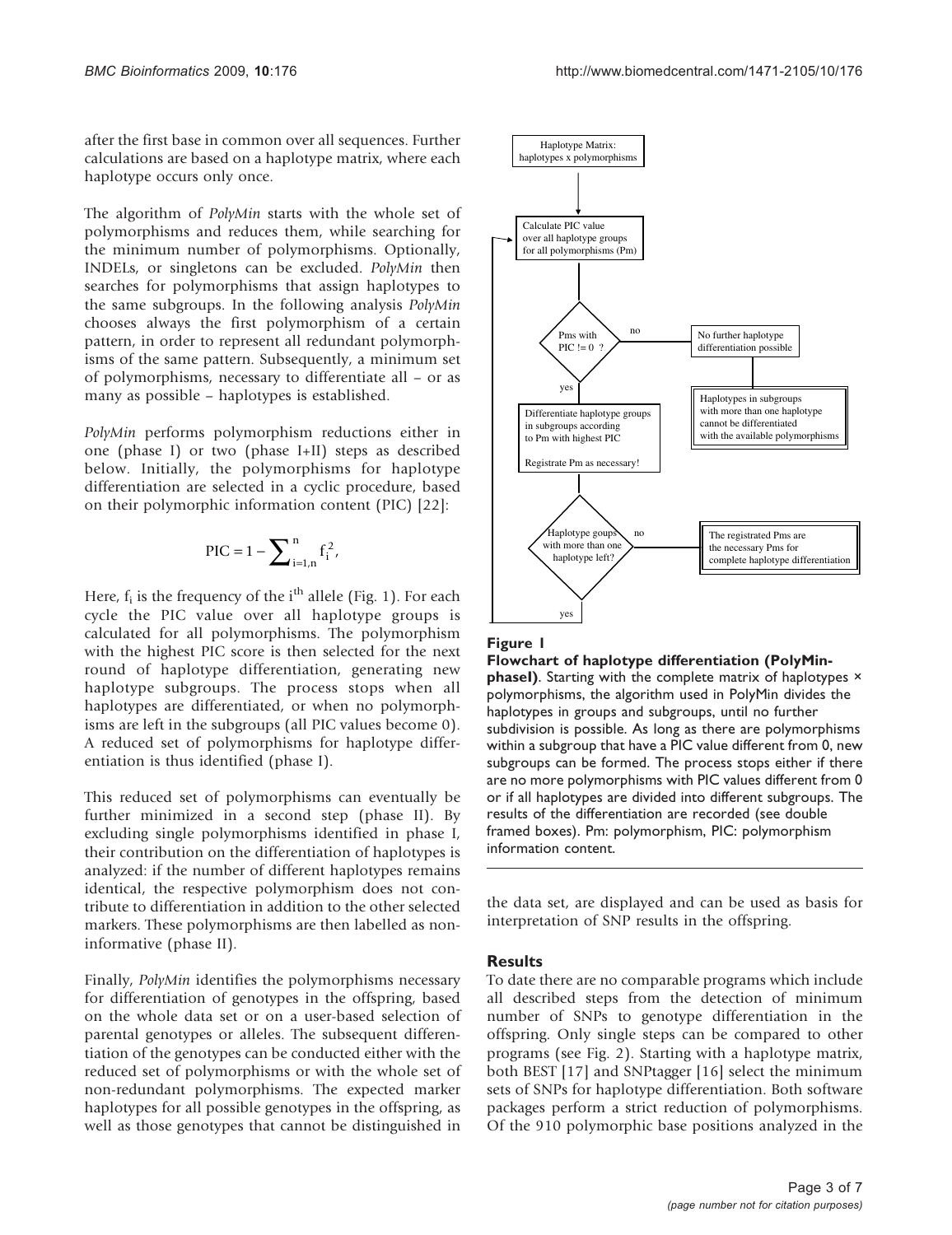<span id="page-3-0"></span>

| Steps of analysis         | PolyMin                                                                      | <b>BEST</b>                                                    | SNPtagger                                                      |
|---------------------------|------------------------------------------------------------------------------|----------------------------------------------------------------|----------------------------------------------------------------|
| Sequence data             | <b>INPUT</b>                                                                 |                                                                |                                                                |
| Multiple alignment        | Multiple alignment                                                           |                                                                |                                                                |
| Allele differentiation    |                                                                              | <b>INPUT</b>                                                   | <b>INPUT</b>                                                   |
| Haplotype                 |                                                                              | Haplotype                                                      | Haplotype                                                      |
| Haplotype differentiation |                                                                              |                                                                |                                                                |
| Genotype differentiation  | <b>OUTPUT</b>                                                                | <b>OUTPUT</b>                                                  | <b>OUTPUT</b>                                                  |
| <b>Results</b>            | Frequency of different allels<br>Haplotype                                   |                                                                |                                                                |
|                           | Minimal set of polymorphisms<br>for haplotype differentiation                | Minimal sets of polymorphisms<br>for haplotype differentiation | Minimal sets of polymorphisms<br>for haplotype differentiation |
|                           | Minimal set of polymorphisms<br>for genotype differentiation<br>in offspring |                                                                |                                                                |

Figure 2

Comparison of programs (the shaded areas show the steps of the analysis covered by the respective program).

examples of Table [1,](#page-4-0) one third were SNPs (4.7% tri allelic) and two thirds were insertions/deletions. 20% of the insertions/deletions were combined with a SNP (5% tri allelic). A main drawback of SNPtagger is that it only allows two alleles per polymorphism, whereas BEST tolerates tri allelic SNPs as well as insertions and deletions.

The algorithms of BEST and PolyMin exclude first all redundant polymorphisms (named binary equivalent in BEST), but differ in subsequent steps: BEST begins with single polymorphisms and adds further polymorphisms step by step according to its selection criteria. Avi-Itzhak thoroughly described an algorithm for minimum SNP detection [[12\]](#page-6-0), similar to the one used for PolyMin, whereby the SNPs are reduced in two phases. Avi-Itzak uses the Shannon Entropy [[23\]](#page-6-0) as a measure of haplotype diversity for his first phase of polymorphism reduction [[12](#page-6-0)], whereas in PolyMin the PIC value was employed as selection criterion. An example for the second step of polymorphism reduction is presented in Table [2](#page-5-0): the exclusion of polymorphisms 1 and 4 (shaded rows) does not result in a further reduction of the number of haplotypes (columns). Therefore, in this sample these polymorphisms can be omitted. PolyMin does not exclude these polymorphisms, when only phase I is applied. The minimum number of polymorphisms required for haplotype differentiation is, therefore, overestimated by phase I in PolyMin. However, these polymorphisms can be excluded in phase II and marked as non-informative. Taylor and Provart [[24](#page-6-0)] apply a slightly different approach to determine the optimal sets of CAPS marker for genotyping compared to PolyMin, however the selection criteria, (Cost(set)) is similar to the PIC value:  $(Cost(set)) = 1-(PIC*number-of-indivi$ duals). A direct comparison of the two programs was not possible, as CapsID selectively analyses polymorphisms that alter restriction enzyme recognition sites. For the subsequent genotype differentiation the suboptimal selection of polymorphisms by PolyMin's phase I turned out to be superior to those generated by PolyMin phase I + II, as more of the possible genotypes can be distinguished in the offspring. For an optimized differentiation of genotypes the initial set of non-redundant polymorphisms has to be used. In Table [1,](#page-4-0) various contrasting data sets were analysed, applying PolyMinphase I (A) or *PolyMin*-phase I + II (B), and BEST (C) respectively. The maximal number of genotypes that can be differentiated in the data set is calculated on the basis of the initial non-redundant set of polymorphisms (D). Depending on the number of haplotypes present in a population, the number of possible genotypes is:

$$
g = h(h+1)/2
$$

where g is the number of genotypes, and h the number of haplotypes. Compared to *PolyMin* phase I and phase I+II, BEST returns minimum polymorphism sets similar to phase I or stricter and never found fewer polymorphisms than PolyMin phase I+II for haplotype discrimination.

In order to compare the power of minimum polymorphism sets generated by BEST, the genotype differentiation was calculated with PolyMin based on the BEST results. The number of genotypes identified by the minimal polymorphism sets generated by PolyMin phase I and BEST are different (Table [1](#page-4-0)). As long as the number of polymorphisms per minimum polymorphism set is greater for phase I as in BEST, PolyMin phase I can identify more genotypes. In the case of CCoAOMT-1 and Lac1, the polymorphism sets generated by BEST distinguish more genotypes with the same number of polymorphisms than the one generated by PolyMin phase I, indicating that the algorithm used by BEST to minimize polymorphisms is superior to the procedure used in PolyMin in these two cases. The genotype differentiation with the initial set of non-redundant polymorphisms shows, that even when applying all polymorphisms, it will not be possible to differentiate all genotypes (for example in CCoAOMT-1, Lac1, and Lac5-6, Table [1\)](#page-4-0).

SNPtagger developed for human genetics can only analyse two alleles per polymorphism. The program is, therefore, only of minor use in plant genetics. The main drawback of programs developed for human genetics is however the missing analysis of genotype differentiation, a fundamental aspect in plant breeding projects.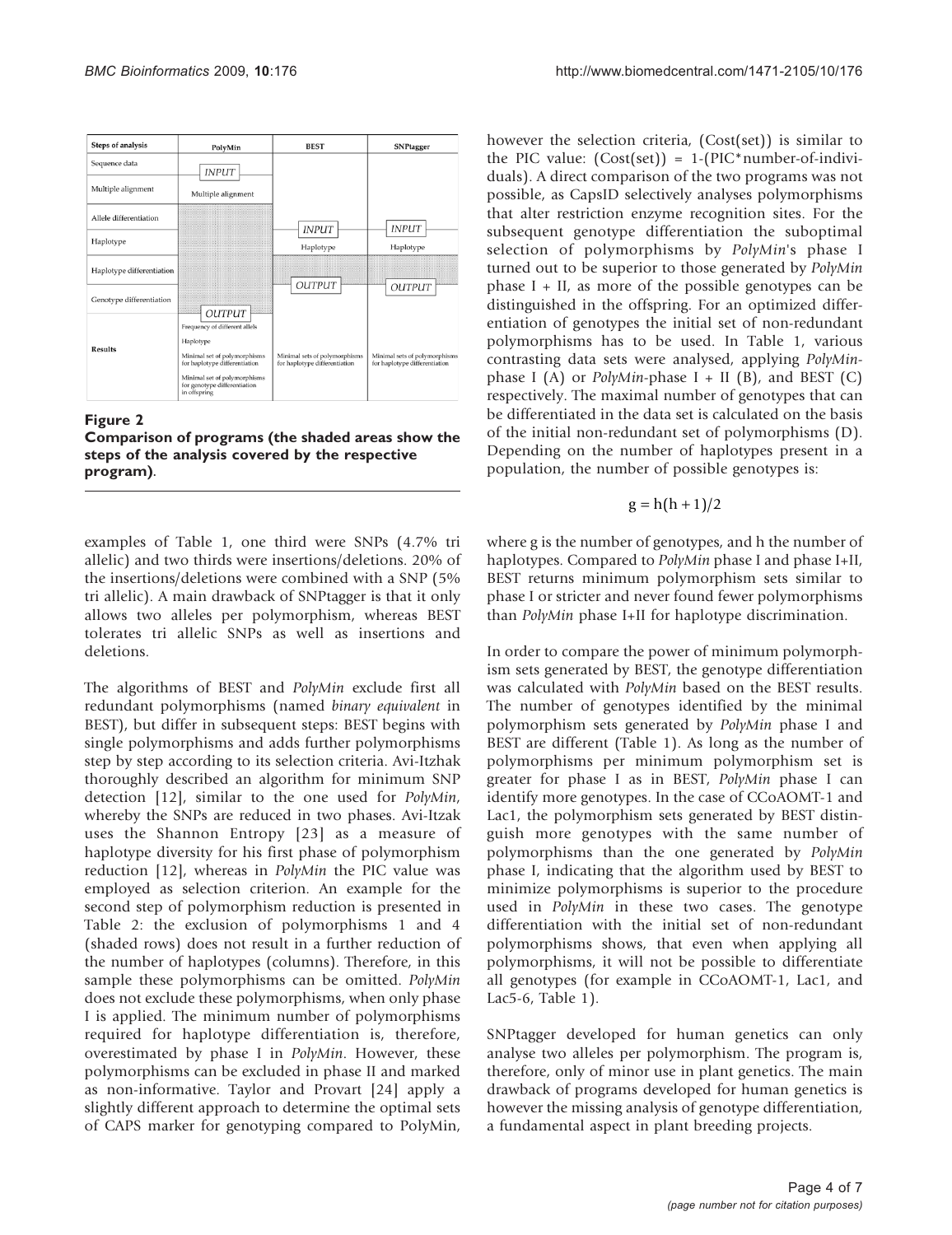| Gene          | Number of<br>different haplotypes | Number of<br>possible genotypes used |                                                    | Program Minimum number Identified                            |                             | Number of non-<br>of polymorphisms genotypes identifiable genotypes | Number of genotype<br>groups left              |
|---------------|-----------------------------------|--------------------------------------|----------------------------------------------------|--------------------------------------------------------------|-----------------------------|---------------------------------------------------------------------|------------------------------------------------|
| CCoAOMT-    2 |                                   | 78                                   | $A^1$<br>$B^2$<br>$C^3$<br>D <sup>4</sup>          | 6<br>5<br>6<br>17                                            | 67<br>29<br>$73*$<br>77     | $\mathbf{H}$<br>49<br>$5^\ast$<br>$\overline{2}$                    | 5<br>21<br>$2*$                                |
| CCoAOMT-2     | 6                                 | 136                                  | $A^1$<br>$B^2$<br>$C^3$<br>D <sup>4</sup>          | 7<br>5<br>6<br>43                                            | 128<br>49<br>$110*$<br>136  | 8<br>87<br>$26*$<br>0                                               | 4<br>25<br>$12*$<br>0                          |
| COMT          | 30                                | 465                                  | $A^1$<br>$B^2$<br>$C^3$<br>D <sup>4</sup>          | 2<br>8<br>9<br>74                                            | 447<br>234<br>$415*$<br>465 | 8<br>231<br>0<br>50*                                                | 9<br>75<br>$24*$<br>0                          |
| Lac I         | 6                                 | 136                                  | $A^1$<br>$B^2$<br>$C^3$<br>$\mathsf{D}^4$          | 8<br>4<br>8<br>27                                            | 122<br> 9<br>$124*$<br>132  | 4<br>117<br>$12*$<br>4                                              | $\overline{7}$<br>16<br>$6*$<br>$\overline{2}$ |
| $Lac5-4$      | $20\,$                            | $210$                                | $A1B2C3$<br>D <sup>4</sup>                         | 9<br>6<br>9<br>47                                            | 182<br>51<br>$182*$<br>203  | 28<br>169<br>28*<br>$\overline{7}$                                  | 3<br>45<br>$13*$<br>3                          |
| Lac5-6        | 8                                 | 36                                   | $A1B2C3$<br>D <sup>4</sup>                         | 6<br>6<br>6<br>$\overline{7}$                                | 34<br>34<br>$34*$<br>34     | 2<br>$\overline{2}$<br>$2*$<br>$\overline{2}$                       | I∗                                             |
| Ral           | 12                                | 78                                   | $A^1$<br>$B^2$<br>C <sup>3</sup><br>D <sup>4</sup> | $\mathbf{H}$<br>$\mathbf{H}$<br>$\mathbf{H}$<br>$\mathbf{H}$ | 78<br>78<br>78*<br>78       | 0<br>0<br>0<br>0                                                    | 0<br>0<br>0<br>0                               |

<span id="page-4-0"></span>Table 1: Comparison of PolyMin phase I, PolyMin phase I+II and BEST in their ability to detect minimum sets of polymorphisms and the usability of these polymorphism sets for genotype differentiation.

A<sup>1</sup> PolyMin phase I,

 $B^2$  PolyMin phase I+II (= non-informative polymorphisms excluded),

 $C^3$  BEST,

D<sup>4</sup>PolyMin genotype differentiation optimized (= all non-redundant polymorphisms included),

\*The genotype differentiation for the minimum polymorphism set generated by BEST was performed with PolyMin.

Example data sets where extracted from NCBI (CCoAOMT- 1: AY323241–AY323271, CCoAOMT- 2: AY279004–AY279035, COMT: AY323272– AY323305, Lac1: AY464016–AY464051, Ra1 DQ013174–DQ013202) or from Xing et al. [\[25\]](#page-6-0).

#### **Discussion**

The PolyMin software was developed to differentiate candidate gene alleles in selected or natural populations and to discriminate genotypes in offspring with an optimal set of polymorphisms. The program is therefore of particular interest for plant geneticists and breeders. PolyMin was designed to handle both types of polymorphisms – SNPs and insertion/deletions – and has no restrictions as to the number of alleles at one polymorphic site. Polymorphisms with more than two alleles occur rather frequently in plants, especially in highly heterozygous individuals of outbreeding crops. On average 7.3% of the polymorphisms in the example alignments of Table 1 had more than two alleles. Most programs with similar objectives were developed for human genetics, where large fragments of chromosomes or whole genomes are analysed. This requires a preliminary subdivision of the fragments into haplotype blocks, i.e., regions with strong LD. Within those haplotype blocks, a wealth of polymorphisms are available for differentiation, making it necessary to develop algorithms for efficiently reducing the number of polymorphisms in order to obtain a maximum of information for given cost input. Respective results can be used to describe, e.g., the ancestry of different sub-populations with different susceptibilities to diseases or other traits of interest [\[10,14\]](#page-6-0). The main focuses in human genetics are retrospective analyses.

Comparable marker analyses in plant breeding focus mostly on future generations by shaping new populations in the process of marker-assisted selection.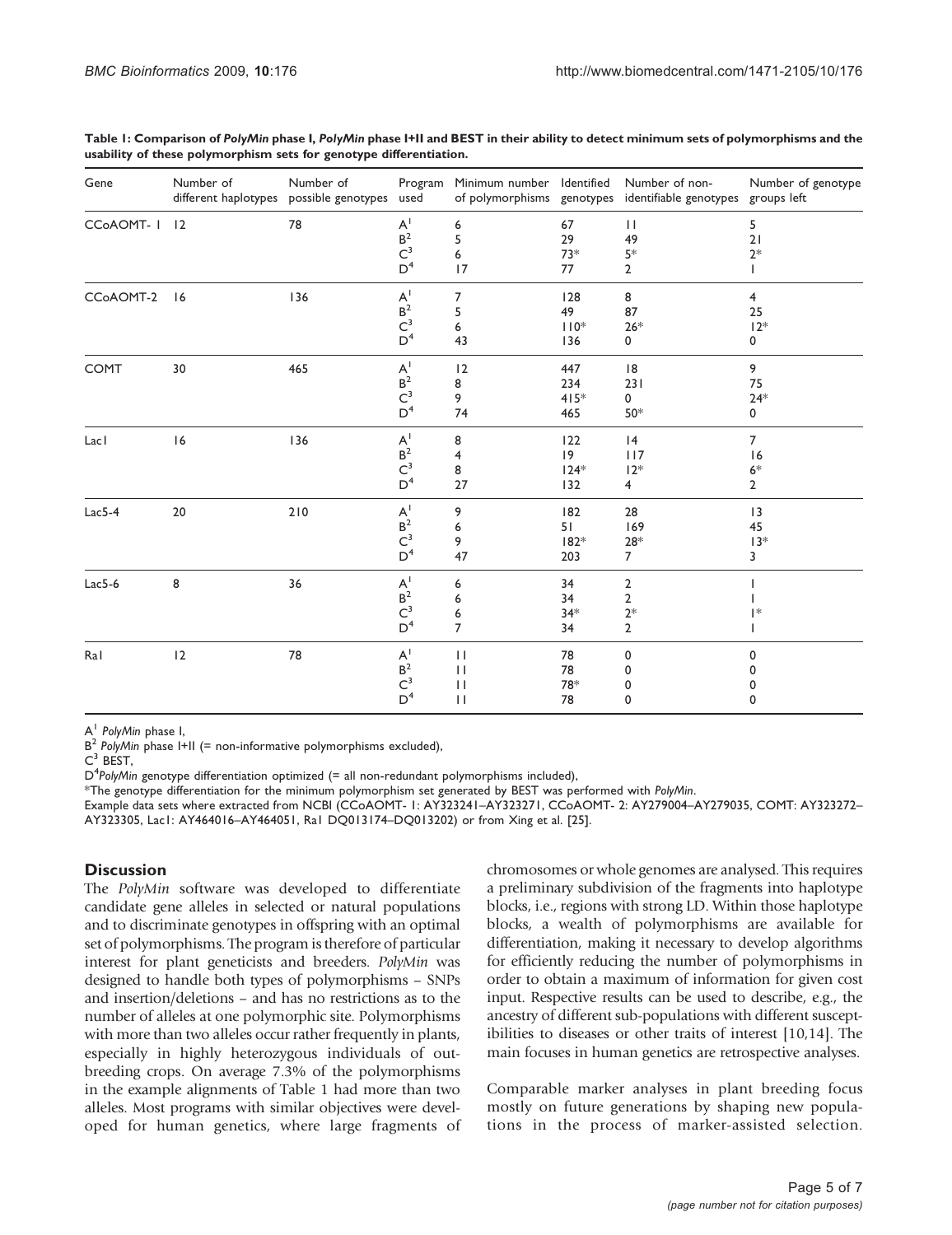|                |                 |                         |                |                          | $\overline{2}$           | 3                        | $\overline{4}$           | 5                        | 6     | 7                        | 8           | 9            | $\overline{10}$ | $\mathbf{H}$ | 12             | $ 3\rangle$              |
|----------------|-----------------|-------------------------|----------------|--------------------------|--------------------------|--------------------------|--------------------------|--------------------------|-------|--------------------------|-------------|--------------|-----------------|--------------|----------------|--------------------------|
| no             | pm              | Bp                      | rp             | SEQ09                    | SEQ10                    | <b>SEQ11</b>             | SEQ14                    | SEQ12                    | SEQ13 | SEQ03                    | SEQ02       | SEQ01        | SEQ04           | SEQ05        | SEQ06          | SEQ07<br>SEQ08           |
| J.             | 7               | 8                       |                | ٠                        | ٠                        | ٠                        | ۰                        | ۰                        | ٠     | A                        | A           | A            | A               | A            | A              | A                        |
| $\overline{2}$ | $ 4\rangle$     | 15                      | $\overline{4}$ | A                        | G                        | G                        | G                        | G                        | G     | A                        | A           | A            | A               | A            | G              | G                        |
| 3              | 62              | 63                      |                | $\overline{\phantom{a}}$ | ٠                        |                          |                          |                          |       | ٠                        | A           | A            | $\overline{A}$  | A            | $\overline{A}$ | $\overline{\phantom{a}}$ |
| 4              | 3               | $\overline{\mathbf{4}}$ | 9              | C                        | A                        | $\mathbf{A}$             | C                        | $\mathbf c$              | C     | C                        | $\mathbf c$ | C            | $\mathbf C$     | C            | C              | C                        |
| 5.             | $\overline{13}$ | 4                       |                | $\overline{\phantom{a}}$ | ٠                        | $\overline{\phantom{a}}$ | ٠                        | ٠                        | -     | ٠                        | -           | ٠            | A               | A            | A              | A                        |
| 6              | 63              | 64                      |                | C                        | C                        | C                        | C                        | C                        | C     | T                        | C           | T            | C               | Τ            | C              | C                        |
| 7              | 12              | 3                       | $\blacksquare$ | A                        | A                        | $\overline{A}$           | $\overline{\phantom{a}}$ | $\overline{\phantom{a}}$ | A     | A                        | A           | $\mathsf{A}$ | A               | A            | A              | A                        |
| 8              | 22              | 23                      | 9              | $\overline{\phantom{a}}$ | ٠                        | ٠                        | ٠                        | A                        | A     | $\overline{\phantom{a}}$ |             |              |                 |              |                | ٠                        |
| 9              | 52              | 53                      | $\overline{2}$ | A                        | $\overline{\phantom{a}}$ | A                        | A                        | A                        | A     | A                        | A           | A            | A               | A            | A              | A                        |

<span id="page-5-0"></span>Table 2: Result from PolyMin phase I, showing 9 polymorphisms, selected for the differentiation of 13 haplotypes (reduced data set for demonstration).

Lines in bold: polymorphisms that will be excluded from the set, when using PolyMin phase II, as they do not contribute to the differentiation of the 13 haplotypes.

no – polymorphism number,

pm – name of the polymorphism,

bp – position of the polymorphism within the sequence,

rp – number of redundant polymorphisms found in the whole sequence.

Typically, the number of meioses accumulated in elite germplasm is rather low, so that breeders typically work at the level of chromosome blocks with extended LD rather than single independent segregating genes.

## Conclusion

PolyMin provides plant breeders with the design of optimal marker assays to discriminate possible genotypes derived from these extended haplotype blocks and their expected frequency in the offspring, based on the parental genotypes selected. Polymorphisms selected by PolyMin facilitate comparison of actual genotype frequencies in populations with and without any selection pressure or under divergent selection regimes. It is planned to integrate the analysis of diplotyping results into PolyMin to highlight polymorphisms, which diverge from expectations.

## Availability and requirements

Project name: PolyMin

Project home page: [http://www.agrsci.org/downloads/](http://www.agrsci.org/downloads/polymin) [polymin](http://www.agrsci.org/downloads/polymin)

Operating system(s): Windows XP, Windows Vista.

Programming language: C++

Other requirements: none

Licence: free non-commercial research-use licence. Any restrictions to use by non-academics: none.

## Authors' contributions

UKF developed the algorithm for the analysis and planned and supervised the manuscript. BW conceived the software, carried out its design and participated in writing the draft of the manuscript. TL participated in the design of the study and helped to draft the manuscript. All authors have read and approved the final manuscript.

# **References**<br>1. Pflieger S.

- Pflieger S, Lefebvre V and Causse M: The candidate gene approach in plant genetics: a review. Molecular Breeding 2001, 7:275–291.
- 2. Gupta P, Rustgi S and Kulwal P: Linkage disequilibrium and association studies in higher plants: present status and future prospects. Plant Molecular Biology 2005, 462–485.
- 3. Thornsberry J, Goodman M, Doebley J, Kresovich S, Nielsen D and Buckler E: [Dwarf8 polymorphisms associate with variation in](http://www.ncbi.nlm.nih.gov/pubmed/11431702?dopt=Abstract) [flowering time.](http://www.ncbi.nlm.nih.gov/pubmed/11431702?dopt=Abstract) Nature Genetics 2001, 28:286–289.
- 4. Remington D, Thornsberry J, Matsuoka Y, Wilson L, Whitt S.<br>Doebley J, Kresovic S, Goodman M and Buckler E: **Structure o**f [linkage disequilibrium and phenotypic association in the](http://www.ncbi.nlm.nih.gov/pubmed/11562485?dopt=Abstract) [maize genome.](http://www.ncbi.nlm.nih.gov/pubmed/11562485?dopt=Abstract) PNAS 2001, 98:11479–11484.
- 5. Flint-Garcia S, Thornsberry J and Buckler E: Structure of Linkage disequilibrium in Plants. Annu RevPlant Biol 2003, 54:357–374.
- 6. Ching A, Caldwell K, Jung M, Dolan M, Smith O, Tingey S, Morgante M and Rafalski A: [SNP frequency, haplotype structure](http://www.ncbi.nlm.nih.gov/pubmed/12366868?dopt=Abstract) [and linkage disequilibrium in elite maize inbred lines.](http://www.ncbi.nlm.nih.gov/pubmed/12366868?dopt=Abstract) BMC Genetics 2002, 3:19–32.
- 7. Rafalski A: Application of single nucleotide polymorphisms in crop genetics. Current Opinion Plant Biology 2002, 5:9–100.
- 8. Tenaillon M, Sawkins M, Long A, Gaut R, Doebley J and Gaut S: [Patterns of DNA sequence polymorphisms along chromo](http://www.ncbi.nlm.nih.gov/pubmed/11470895?dopt=Abstract)some I of maize (Zea mays ssp mays L.). PNAS 2001, 98:9161–9166.
- 9. Gabriel S, Schaffner S, Nguyen H, Moore J, Roy J, Blimenstiel B, Higgins J, DeFelice M, Lochner A and Faggart M, et al: The structure of haplotype blocks in the humane genome. Science 2002, 296:22225–22229.